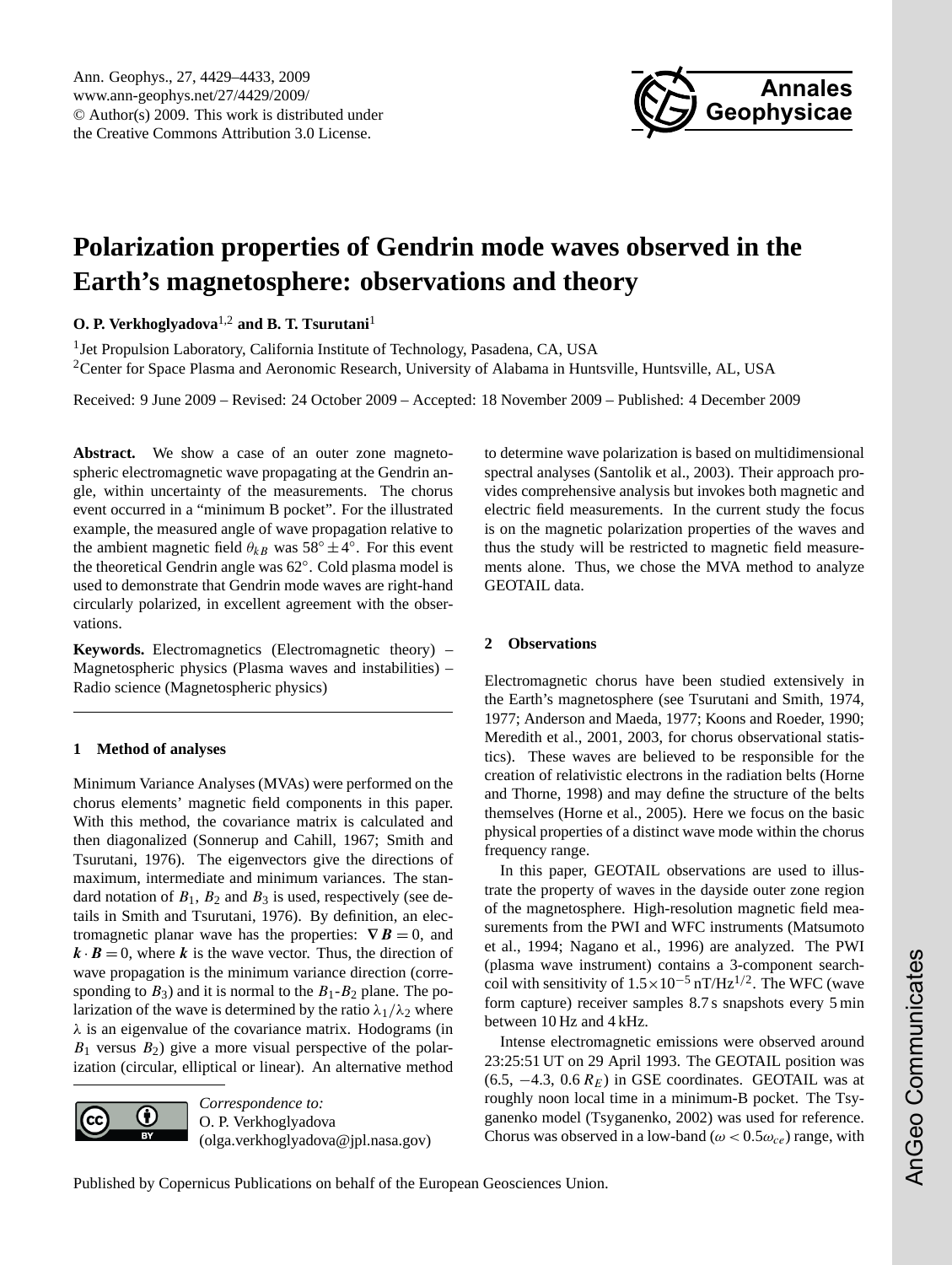

**Fig. 1.** Minimum variance analyses of a section of a subelement/packet. The event occurred at 23:25:51 UT on 29 April 1993. In the hodogram the direction of  $B_0$  is indicated, which in this case is out-of-the paper. The wave is noted to be right-hand circularly polarized, planar, and propagating at  $\sim$  58° relative to  $B_0$ .

a wave frequency  $f \approx 700$  Hz. In the above,  $\omega_{ce}$  is the local electron cyclotron frequency. Ambient magnetic field,  $B_0$ , in GSE coordinates was (21.1, 57.4, 107.5 nT). Details on the GEOTAIL data analysis are presented in Verkhoglyadova et al. (2009).

Figure 1 shows the wave event. The top panels are 3 cycles of the wave and the  $B_1$ ,  $B_2$  and  $B_3$  variations. The bottom two panels are the wave hodograms. The left-hand panel is the  $B_1 - B_2$  hodogram and the right-hand panel is the  $B_1$ - $B_3$  hodogram. The former shows that the wave is circularly polarized (the ratio  $\lambda_1/\lambda_2$  is 1.1). The magnetic field direction is out-of-the-paper and the sense of the wave rotation is right-handed. The right-hand panel shows that the wave is plane-polarized. The wave was propagating at ∼ 58◦ relative to  $B_0$ .

There are several sources of errors in the MVA determinations. The first one is associated with the presence of random statistical noise within the magnetosphere. Tsurutani et al. (2009) estimated this isotropic noise to be ∼20 pT. For the above chorus subelement examples, the peak wave amplitudes were  $\sim$ 300 pT. The noise superposed on the chorus would give an angular error of  $\sim$  4°. Another source of error is instrument noise  $(0.02 \text{ pT/Hz}^{-1/2}$ , Matsumoto et al., 1994). The lack of full wave cycles (360° of rotation) used in the analyses is a third source. These latter two errors are small compared to that of the presence of noise, so we will assume an error of  $\sim$  4 $\degree$  for the specific events analyzed.

It is theoretically well-known that whistler waves are circularly polarized if they propagate parallel to  $B_0$  (Stix, 1962; Helliwell, 1965). However it is not so clear for obliquely propagating electromagnetic waves. In the next section we investigate electromagnetic whistler waves propagating in the Gendrin mode and compare their properties with the above observations.

#### **3 Whistler mode waves and Gendrin modes**

We follow the standard approach for a two-component cold plasma (Landau and Lifshitz, 1960; Krall and Trivelpiece, 1973) to study electromagnetic waves in the whistler wave frequency range between the ion cyclotron frequency  $(\omega_{ci})$ and the electron cyclotron frequency:  $\omega_{ci} \ll \omega \ll \omega_{ce}$ . We assume that  $\omega_{ce} \ll \omega_{pe}$ , where  $\omega_{pe}$  is the electron plasma frequency. The dispersion relation for electromagnetic waves in this frequency range is:

$$
\omega = \frac{\omega_{ce} k^2 c^2 \cos \theta}{k^2 c^2 + \omega_{pe}^2},\tag{1}
$$

where  $\theta$  is the propagation angle relative to  $B_0$ . We introduce the electron inertial length,  $a_e = \frac{c}{\omega_{pe}}$ , and consider different limiting cases of Eq. (1). In the long-wave limit of  $(ka_e)^2 \ll$ 1, we obtain the classic whistler wave dispersion relation:  $\omega = \omega_{ce} c^2 k^2 \cos{\theta} / \omega_{pe}^2$ . The electron cyclotron mode  $\omega =$  $\omega_{ce}$ cos $\theta$  corresponds to a short-wave limit, or  $(ka_e)^2 \gg 1$ .

The Gendrin mode is a special mode of electromagnetic whistler waves (1) with  $\omega = \omega_G = \omega_{ce} \cos{\theta/2}$  that exists strictly at  $ka_e = 1$ . It has unique propagation properties, i.e., it propagates at an angle  $\theta = \theta_G$ , which is called the Gendrin angle, corresponding to a minimum value of the refractive index parallel to  $B_0$  (Gendrin, 1961). Its phase velocity is maximum among whistler waves with different  $k$ . The mode phase and group velocities are equal:  $V_g = V_{ph} = \omega_G a_e$  (see also Sauer et al., 2002; Dubinin et al., 2003). The Gendrin mode is "magnetically guided" in the sense that its group velocity orthogonal to  $B_0$  is zero. Parallel group velocity of whistler waves (1) is highest if they propagate under the Gendrin angle. Here we should note that the result by Storey (Storey, 1953; Stix, 1962) on the maximum angle of  $\sim$  19°28' between  $V_g$  and  $B_0$  was obtained for the long-wave limit of Eq. (1) (i.e. classic whistler only) and is not applicable for Gendrin modes. According to Gendrin (1961), Gendrin modes with all frequencies  $\omega_G$  (defined by  $\theta_G$ ) propagate with the same phase and group velocities along  $B_0$  $(V_{g||} = V_{ph||} = \frac{\omega_{ce} a_e}{2}).$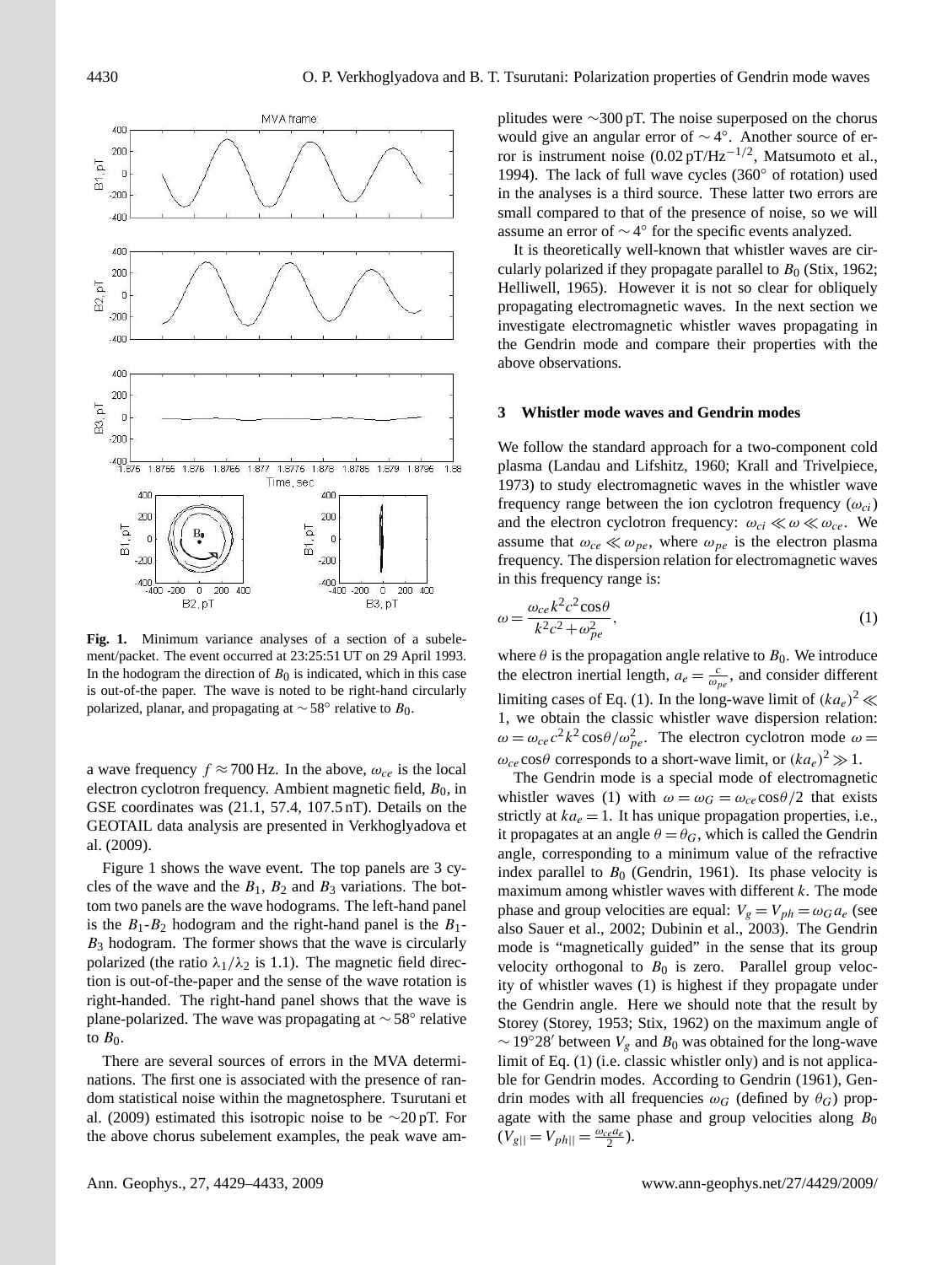

**Fig. 2.** Wave diagram for Gendrin modes. There is unique relationship between the propagation angle and (local) wave frequency for each of the discrete modes. Note that the mode frequency is bounded by lower-hybrid (not shown) and half-electron cyclotron frequencies.

Since the Gendrin mode frequency is defined by the propagation angle at fixed  $k$ , the mode is therefore non-dispersive. This point is illustrated by the relationship between the Gendrin mode frequency and propagation angle shown in Fig. 2. There is one mode for each value of  $\theta_G$ . It should also be noted that Gendrin modes exist only in the  $\omega \leq \omega_{ce}/2$  frequency range. For a lower-frequency part of the range of  $\omega$  < 0.3 $\omega_{ce}$ , the Gendrin modes can be highly oblique with  $\theta_G > 50^\circ.$ 

Since we are restricting ourselves to electron waves only, ion contributions are ignored in the dispersion (1). In other words, our results are valid for relatively fast wave processes that do not involve ion motions and the lower-hybrid frequency is a lower limit for the waves/modes considered in this paper. Namely, the frequency range for Gendrin modes this paper. Namely, the frequency range for G<br>is from  $\omega > \omega_{ce} \sqrt{m_e/m_i} \approx 0.02 \omega_{ce}$  to  $0.5 \omega_{ce}$ .



**Fig. 3.** Coordinate systems used. In a standard coordinate system (axes shown in black),  $B_0$  is directed along the Z-axis and an electromagnetic wave propagates in the (XZ) plane. The MVA frame axes  $(X'YZ')$ , where the new Z'-axis is aligned in the direction of wave propagation k, are shown in blue. The wave magnetic field is polarized in the  $(X'Y)$  plane.

The Gendrin angle  $(\theta_G)$  calculated for the above observational example from GEOTAIL is 62◦ whereas the measured  $\theta_{kB}$  was 58° $\pm 4$ °. Thus, it is possible that the electromagnetic wave was propagating at the Gendrin angle within measurement uncertainties, i.e., it was a Gendrin mode wave.

#### **4 Polarization analysis**

Below, we analyze the polarization of the magnetic component  $B_i$  of the Gendrin mode from a theoretical point of view. A standard coordinate system is assumed: the background magnetic field  $B_0$  is directed along the Z-axis and the electromagnetic wave propagates in the (XZ) plane (axes shown in Fig. 3 in black). The index j denotes components along X, Y and Z directions. Assuming  $\omega_{ci} \ll \omega \ll \omega_{ce}$ , the nonzero components of the Hermitian tensor of the dielectric permittivity for cold magnetized plasma (Krall and Trivelpiece, 1973; Stix, 1962) take the form:

$$
\varepsilon_{xx} = \varepsilon_{yy} \approx -\frac{\omega_{pe}^2}{\omega^2 - \omega_{ce}^2}, \quad \varepsilon_{zz} \approx -\frac{\omega_{pe}^2}{\omega^2},
$$

$$
\varepsilon_{xy} = -\varepsilon_{yx} \approx -\frac{i\omega_{pe}^2 \omega_{ce}}{\omega(\omega^2 - \omega_{ce}^2)},
$$
(2)

Using Maxwell's equations and Eq. (2) it is straightforward to find the corresponding polarization relations for a plane wave with dispersion (1):

$$
B_x = -\frac{k_{||}}{k_{\perp}} B_z, \quad B_x = i \frac{k_{||}}{A_1 (k_{||} - \frac{k_{\perp}}{A_2})} B_y,
$$
 (3)

www.ann-geophys.net/27/4429/2009/ Ann. Geophys., 27, 4429[–4433,](#page-0-0) 2009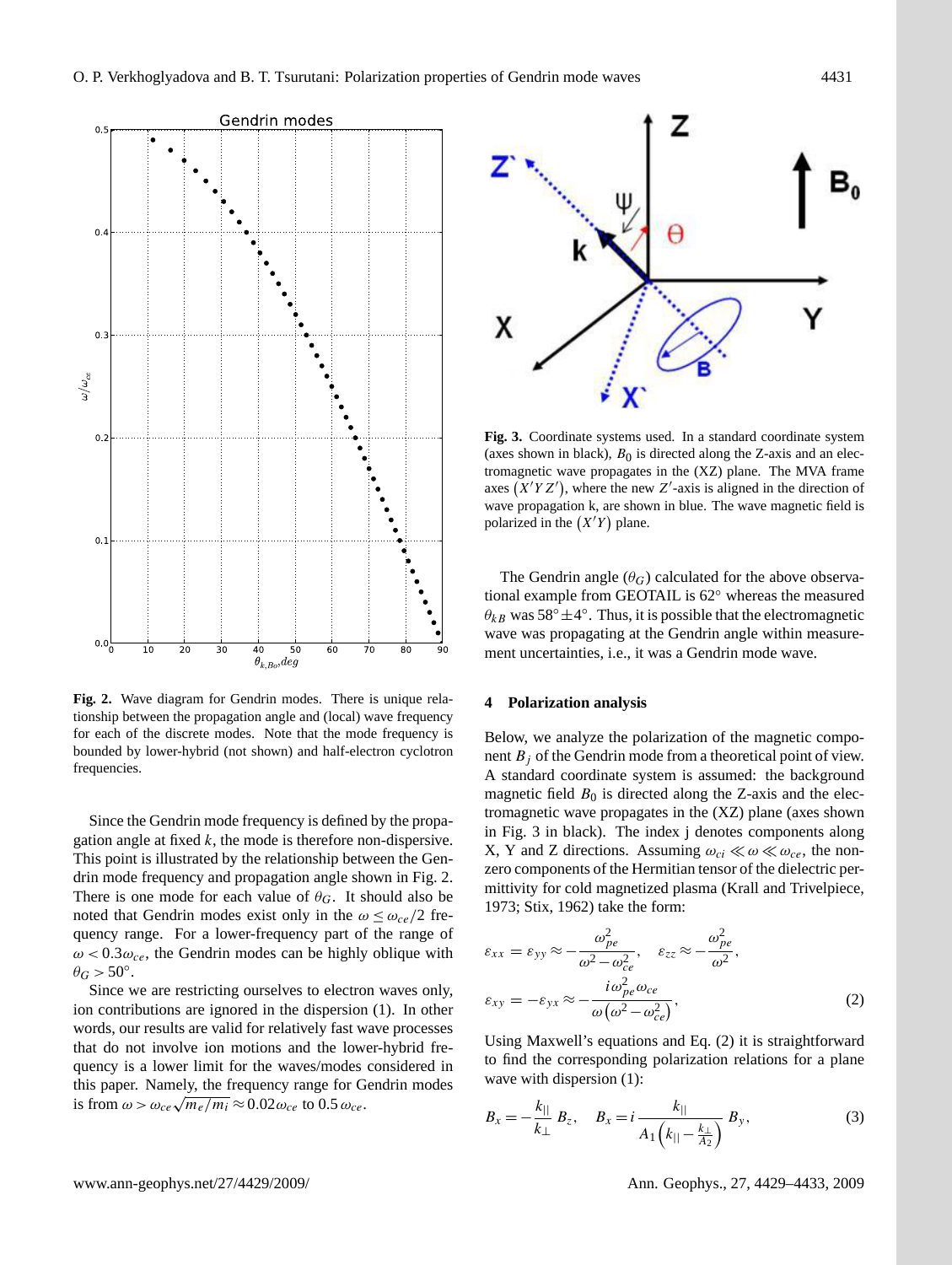where

$$
A_1 = -\frac{\frac{\omega^2}{c^2} \frac{\omega_{pe}^2}{\omega^2 - \omega_{ce}^2} + k^2}{\frac{\omega \omega_{pe}^2 \omega_{ce}}{c^2(\omega^2 - \omega_{ce}^2)}}, \quad A_2 = \frac{\frac{\omega_{pe}^2}{c^2} + k_{\perp}^2}{k_{\perp} k_{||}}.
$$
 (4)

Here we introduce the parallel and perpendicular (relative to  $B_0$ ) components of the wave vector,  $k_{\perp} = k \sin\theta$ ,  $k_{\parallel} =$ k cos $\theta$ . For Gendrin modes, we modify Eqs. (4) and (3) by using  $\omega = \omega_G$  and  $k = 1/a_e$  explicitly:

$$
B_x = -\frac{1}{tg\theta_G} B_z, \quad B_x = i\cos\theta_G B_y. \tag{5}
$$

We examine the wave polarization in a corresponding MVA frame, where the new  $Z'$ -axis is aligned in the direction of wave propagation  $k$ . To find this coordinate frame, we perform a linear transformation of the coordinate system  $(XYZ) \rightarrow (X'YZ')$  by rotating it through an angle  $-\theta_G$  (or anti-clockwise) about the Y-axis (see Fig. 3). Following Korn and Korn (1961; Eqs. 14.10–18b), we perform this transformation of the wave magnetic field  $B' = \hat{T} B$  with the matrix:

$$
\hat{T} = \begin{pmatrix} a & 0 & b \\ 0 & 1 & 0 \\ -b & 0 & a \end{pmatrix}, \quad a = \cos\theta_G, \ b = -\sin\theta_G \tag{6}
$$

For the wave components we obtain with Eqs. (5) and (6):

$$
B'_x = aB_x + bB_z = iB'_y
$$
  
\n
$$
B'_y = B_y
$$
  
\n
$$
B'_z = -bB_x + aB_z = 0
$$
\n(7)

Thus the Gendrin mode is right-hand circularly polarized  $(B'_x = i B'_y, \quad B'_z = 0)$  in a plane normal to the wave propagation direction. Note that the mode propagation can be highly oblique and the polarization plane is generally not orthogonal to  $B_0$ .

The Gendrin mode polarization was derived for a cold plasma model. Kinetic effects are negligible for this frequency range wave for spatial scales larger than electron gyro-radius. This condition is satisfied for Gendrin modes (spatial scale  $\sim a_e$ ), assuming typical plasma parameters in the region of GEOTAIL observations.

#### **5 Discussion and conclusion**

Low-band frequency  $(f < 0.5\omega_{ce})$  electromagnetic waves observed in the outer region of the Earth's dayside magnetosphere can propagate at highly oblique angles to  $B_0$ (Goldstein and Tsurutani, 1984). We presented GEOTAIL observations showing an example of a right-hand highly oblique circularly polarized electromagnetic wave propagating at Gendrin angle within measurement uncertainties (see also Tsurutani et al., 2009). We suggest that it is a Gendrin mode wave.

The Gendrin mode is a distinct mode of electromagnetic whistler waves (Eq. 1). These modes exist only at frequencies below  $\omega_{ce}/2$  and above the lower-hybrid frequency. Based on a cold plasma model, we have demonstrated theoretically for the first time that the wave magnetic field for the Gendrin mode is right-handed and circularly polarized. This theoretical result is in excellent agreement with results of the data analysis presented here, in Tsurutani et al. (2009) and in Verkhoglyadova et al. (2009).

Gendrin modes have unique propagation properties. They are non-dispersive and are "magnetically guided" so that their group velocity along background magnetic field is maximum if the wave propagates at the Gendrin angle. According to Gendrin (1961): "Thus for each frequency there is an emission angle  $\theta \neq 0$ , such that the beam is strictly propagated along the line of magnetic force, at a velocity independent of the frequency." Thus, these modes could be responsible for non-ducted electromagnetic wave propagation in the low-band range (Lauben et al., 2002; Helliwell, 1995). There is observational evidence that electromagnetic waves originated in the outer region of the Earth's dayside magnetosphere can propagate to the ground (Spasojevic et al., 2008). It is possible that Gendrin mode waves may be responsible for these ground observations and we suggest that further modeling efforts be undertaken to determine if this is the correct interpretation or not. However this effort is beyond the scope of the present paper.

*Acknowledgements.* Portions of this research were done at the Jet Propulsion Laboratory, California Institute of Technology under contract with NASA. OPV would like to thank G. M. Webb (UAH, AL) for useful discussion on Gendrin modes.

Topical Editor R. Nakamura thanks Y. Omura for his help in evaluating this paper.

#### **References**

- Anderson, R. R. and Maeda, K.: VLF emissions associated with enhanced magnetospheric electrons, J. Geophys. Res., 82, 135– 146, 1977.
- Dubinin, E., Sauer, K., and McKenzie, J. F.: Nonlinear stationary whistler waves and whistler solitons (oscillitons). Exact solutions, J. Plasma Phys., 69(4), 305–330, doi:10.1017/S0022377803002319, 2003.
- Gendrin, R.: Le guidage des whistlers par le champ magnetique, Planet. Space Sci., 5, 274, doi:10.1016/0032-0633(61)90096-4, 1961.
- Goldstein, B. E. and Tsurutani, B. T.: Wave normal directions of chorus near the equatorial source region, J. Geophys. Res., 89(A5), 2789–2810, 1984.
- Helliwell, R. A.: The role of the Gendrin mode of VLF propagation in the generation of magnetospheric emissions, Geophys. Res. Lett., 22(16), 2095–2098, 1995.
- Helliwell, R. A.: Whistlers and Related Ionospheric Phenomena, Stanford Univ. Press., 1965.
- Horne, R. B., Thorne, R. M., Shprits, Y. Y., Meredith, N. P., Glauert, S. A., Smith, A. J., Kanekal, S. G., Baker, D. N., Engebretson,